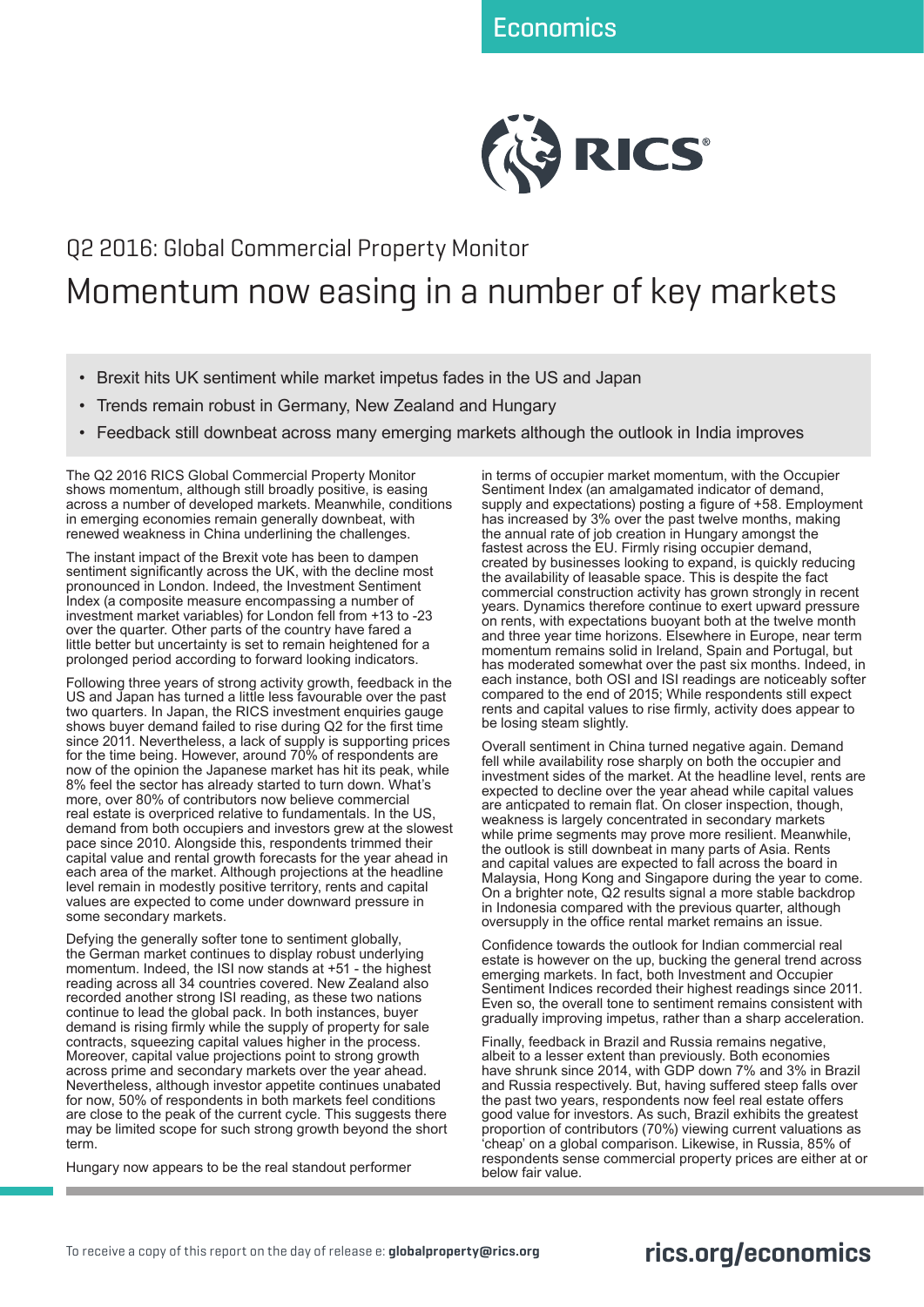## Occupier Sentiment Index and Investment Sentiment Index (capturing current momentum) - Net balance %



## Twelve Month Rent and Capital Value Expectations (net balance %)

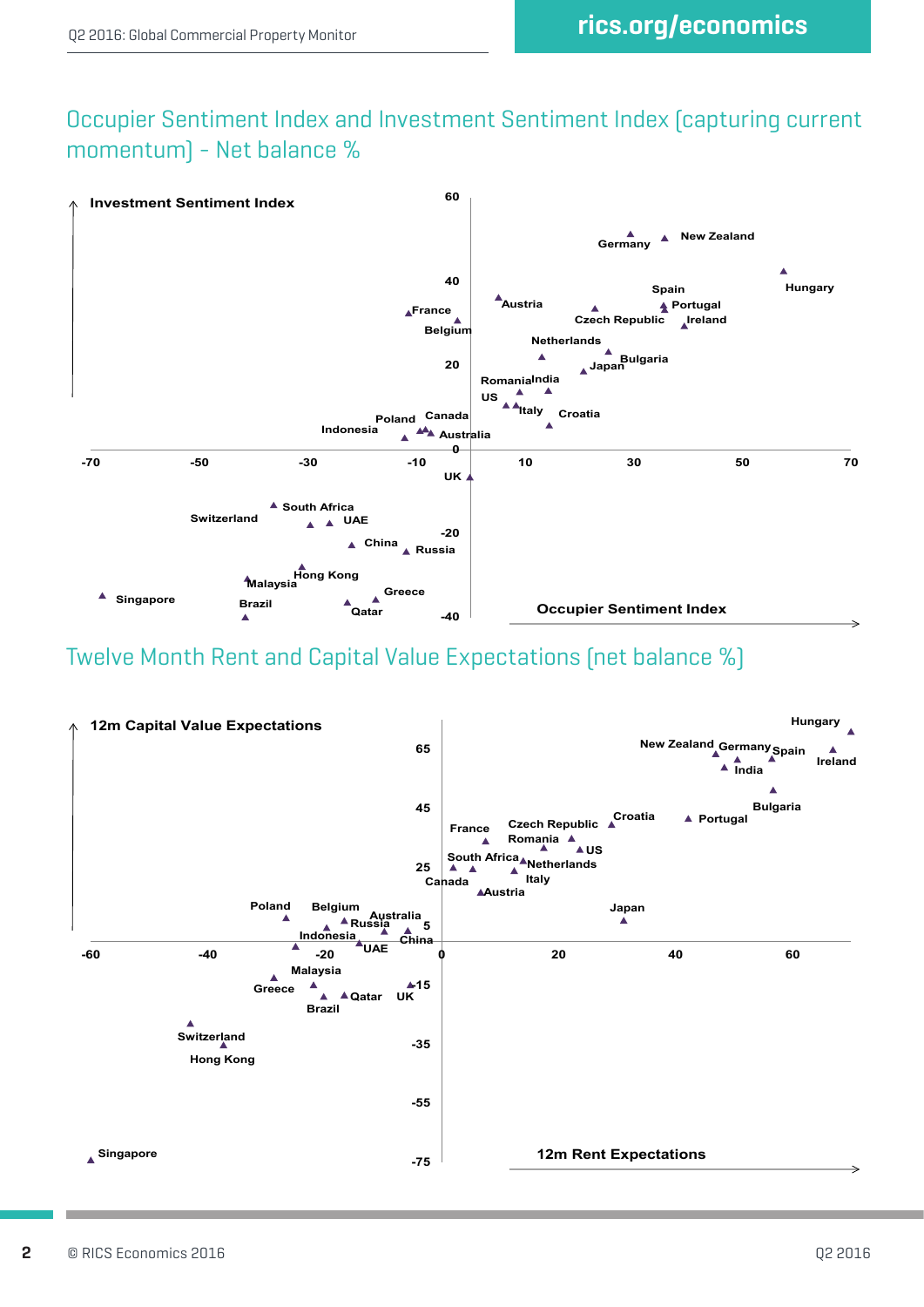## Valuations Perceptions

% of respondents viewing their local market as cheap, fair value or expensive

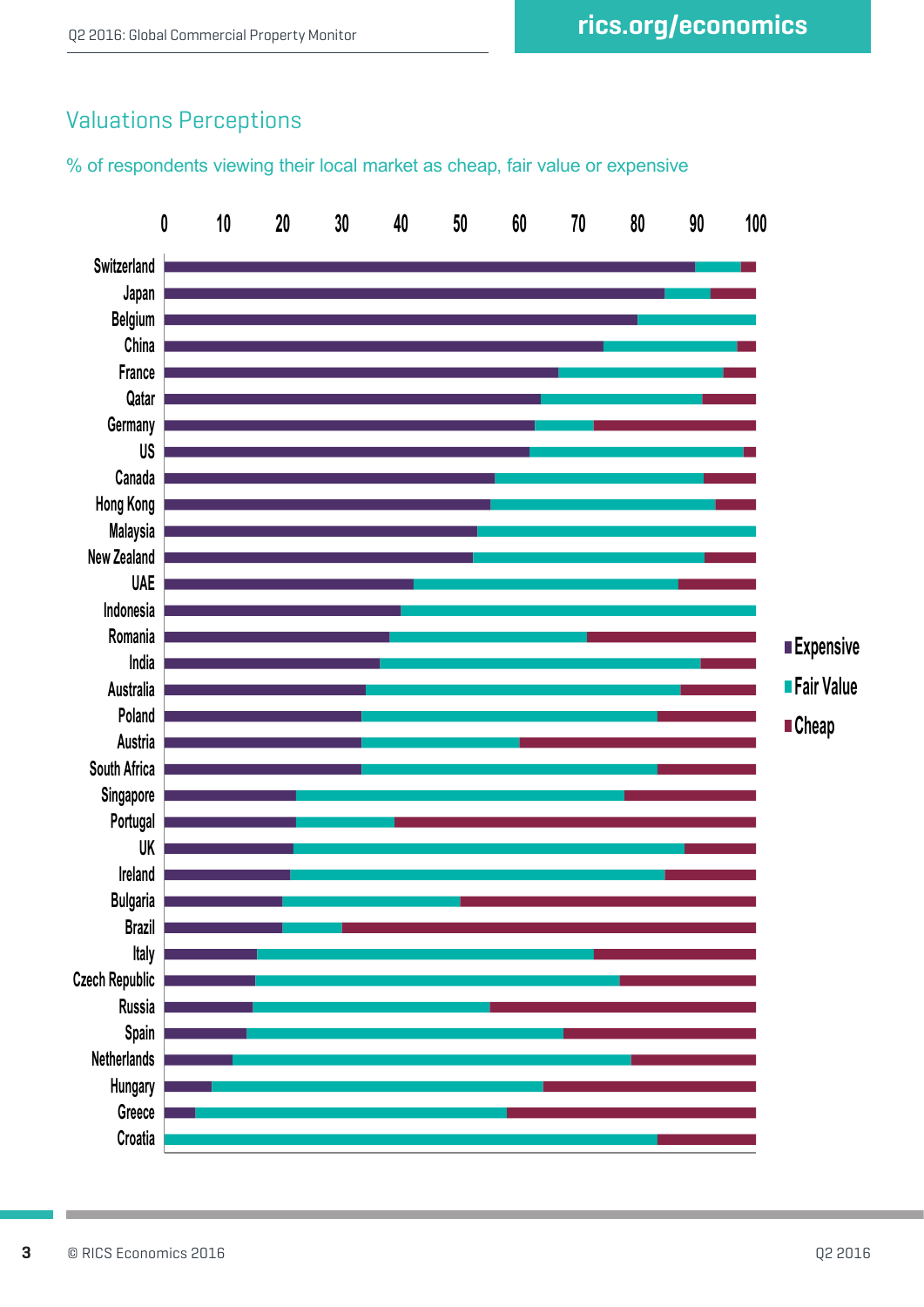## Property Cycle

% of respondents viewing conditions in their local market at various stages of the property cycle

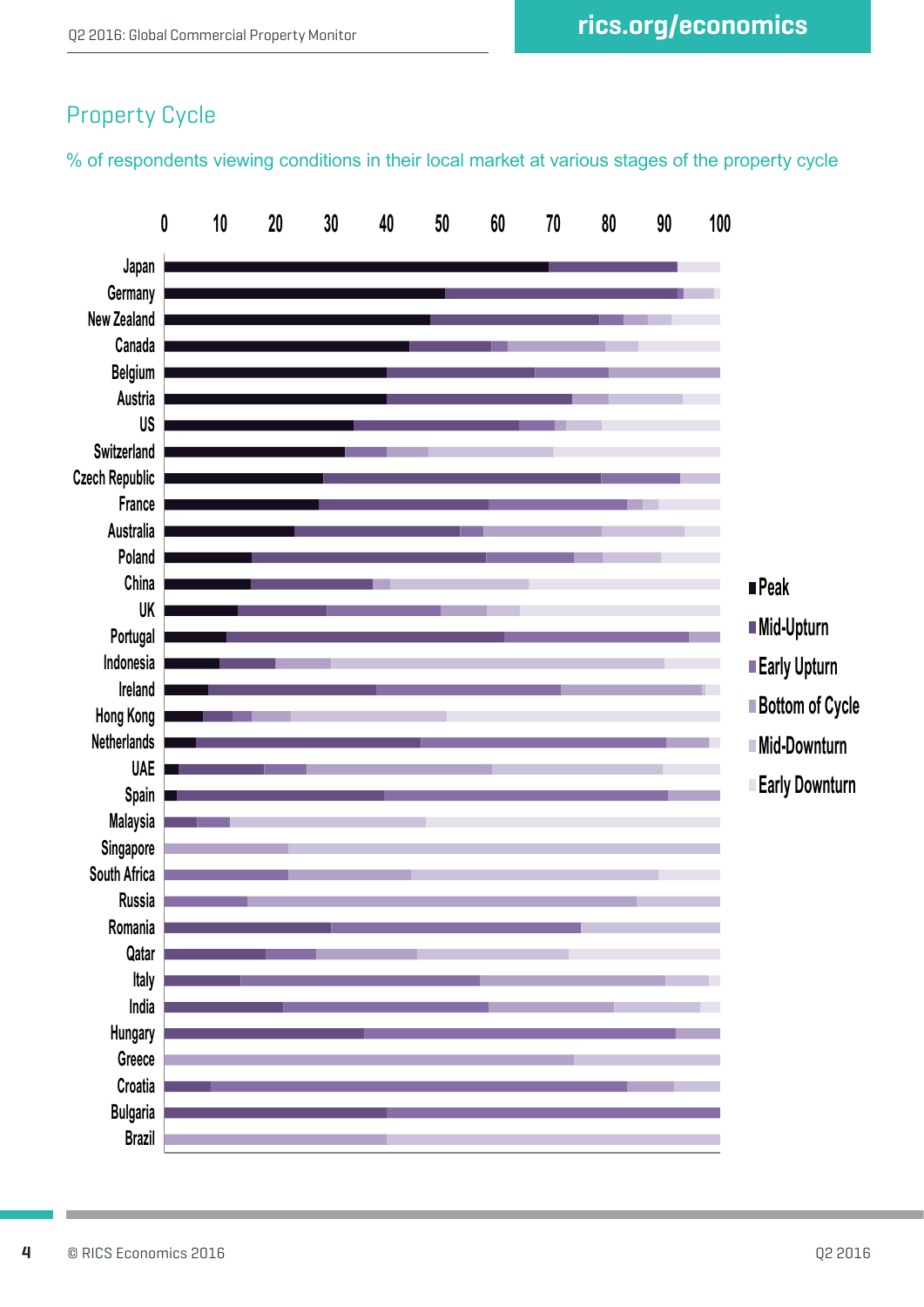# Information

## Global Commercial Property Monitor

RICS' Global Commercial Property Monitor is a quarterly guide to the trends in the commercial property investment and occupier markets. The report is available from the RICS website www.rics.org/economics along with other surveys covering the housing market, residential lettings, commercial property, construction activity and the rural land market.

## **Methodology**

Survey questionnaires were sent out on 10 June 2016 with responses received until 4 July 2016. Respondents were asked to compare conditions over the latest three months with the previous three months as well as their views as to the outlook. A total of 1728 company responses were received, with 392 from the UK. Responses for Ireland were collated in conjunction with the Society of Chartered Surveyors Ireland.

Responses have been amalgamated across the three real estate sub-sectors (offices, retail and industrial) at a country level, to form a net balance reading for the market as a whole.

Net balance = Proportion of respondents reporting a rise in a variable (e.g. occupier demand) minus those reporting a fall (if 30% reported a rise and 5% reported a fall, the net balance will be 25%). Net balance data can range from -100 to +100.

A positive net balance reading indicates an overall increase while a negative reading indicates an overall decline. The RICS Occupier Sentiment Index (OSI) is constructed by taking an unweighted average of readings for three series relating to the occupier market measured on a net balance basis; occupier demand, the level of inducements and rent expectations. The RICS Investment Sentiment Index (ISI) is constructed by taking an unweighted average of readings for three series relating to the investment market measured on a net balance basis; investment enquiries, capital value expectations and the supply of properties for sale.

## Contact details

This publication has been produced by RICS. For all economic enquiries, including participation in the monitor please contact: **economics@rics.org**

## Disclaimer

This document is intended as a means for debate and discussion and should not be relied on as legal or professional advice. Whilst every reasonable effort has been made to ensure the accuracy of the contents, no warranty is made with regard to that content. Data, information or any other material may not be accurate and there may be other more recent material elsewhere. RICS will have no responsibility for any errors or omissions. RICS recommends you seek professional, legal or technical advice where necessary. RICS cannot accept any liability for any loss or damage suffered by any person as a result of the editorial content, or by any person acting or refraining to act as a result of the material included.

## Economics Team

**Janet Guilfoyle**

Market Surveys Administrator +44( 0)20 7334 3890 jguilfoyle@rics.org

#### **Simon Rubinsohn**

Chief Economist +44( 0)20 7334 3774 srubinsohn@rics.org

#### **Jeffrey Matsu**

Senior Economist +44(0)20 7695 1644 jmatsu@rics.org

### **Michael Hanley**

Economist +44(0)20 7695 1684 mhanley@rics.org

#### **Tarrant Parsons**

Economist +44(0)20 7695 1585 tparsons@rics.org